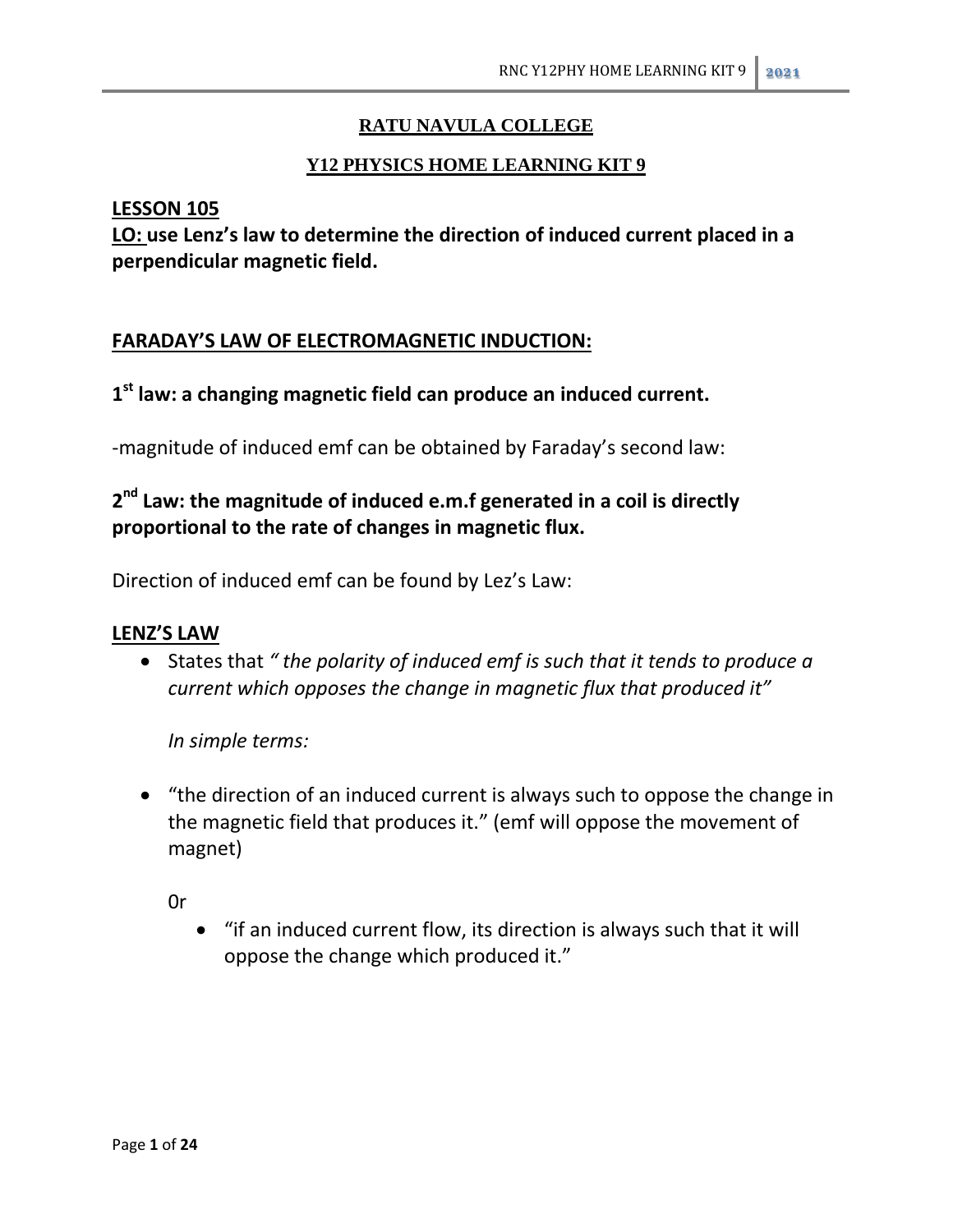

EXAMPLE 1 When a magnet is moving towards the coil.

we can easily determine the direction of the induced current by applying right hand rule. In this case, the current flows in anticlockwise direction.



EXAMPLE 2 When a magnet is moving away from the coil

determine the direction of the induced current by applying right hand rule. In this case, the current flows in clockwise direction.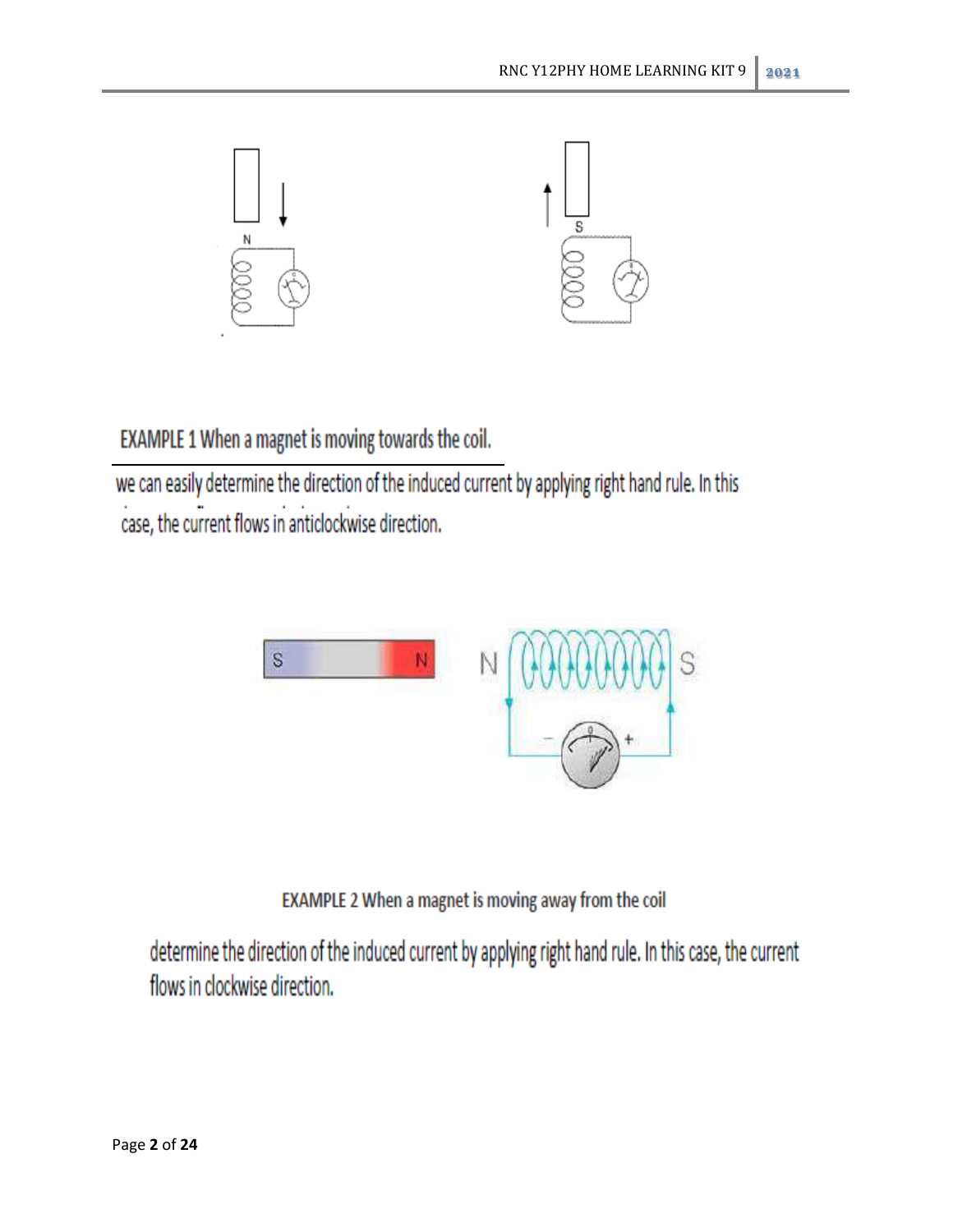



- Faraday's law of electromagnetic induction states that the magnitude of the induced e.m.f. is proportional to the rate of change of the magnetic flux linked with the circuit or rate at which the magnetic flux are cut.
- Faraday also found that the magnitude of the induced current increases when
	- The magnet is move at a faster speed in and out of the coil;
	- **O** A stronger magnet is used;
	- The number of turns in the coil is increased.

# Faraday's Law

### Faraday's law

- · States that the induced voltage in a coil is proportional to the number of loops, multiplied by the rate at which the magnetic field changes within those loops.
- Amount of current produced by electromagnetic induction is dependent on
	- resistance of the coil,
	- circuit that it connects.
	- induced voltage.

C 2010 Pearson Education, Inc.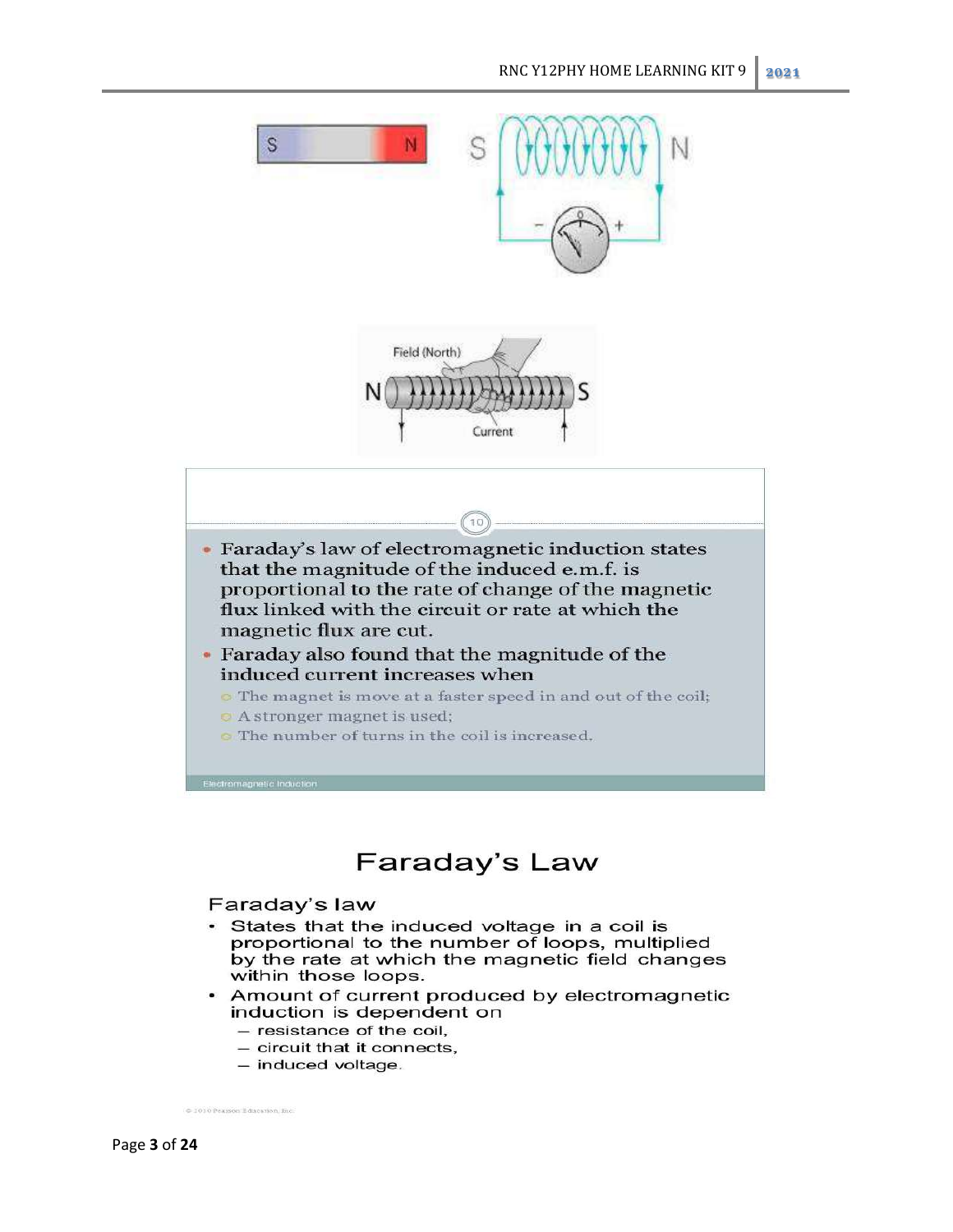#### **Faraday's and Lenz's Laws - Example 1**

#### **B) Lenz's Law** The direction of the Induced current is such that it opposes the

change producing it (the magnet moving towards the coil)

The current in the coil has to make a magnetic field that pushes the Magnet away....

s

The Right hand grip rule shows how the current must flow.

#### **Faraday's and Lenz's Laws - Example 2**

#### A) Faraday's Law

When the current in circuit A flows, a magnetic field is created which causes the magnetic flux enclosed by the coil in Circuit B to increase.<br>This increasing flux induces a current in coil B. It only happens for a millisecond when it is switched on.

After that the flux is constant so there is no induced current.



### **2019**

Lenz devised a rule to find out the direction of

- potential difference.  $\mathbf{A}$ .
- flow of power in fuse. **B.**
- $\mathbf{C}$ . current induced in a circuit.
- electromagnetic difference. D.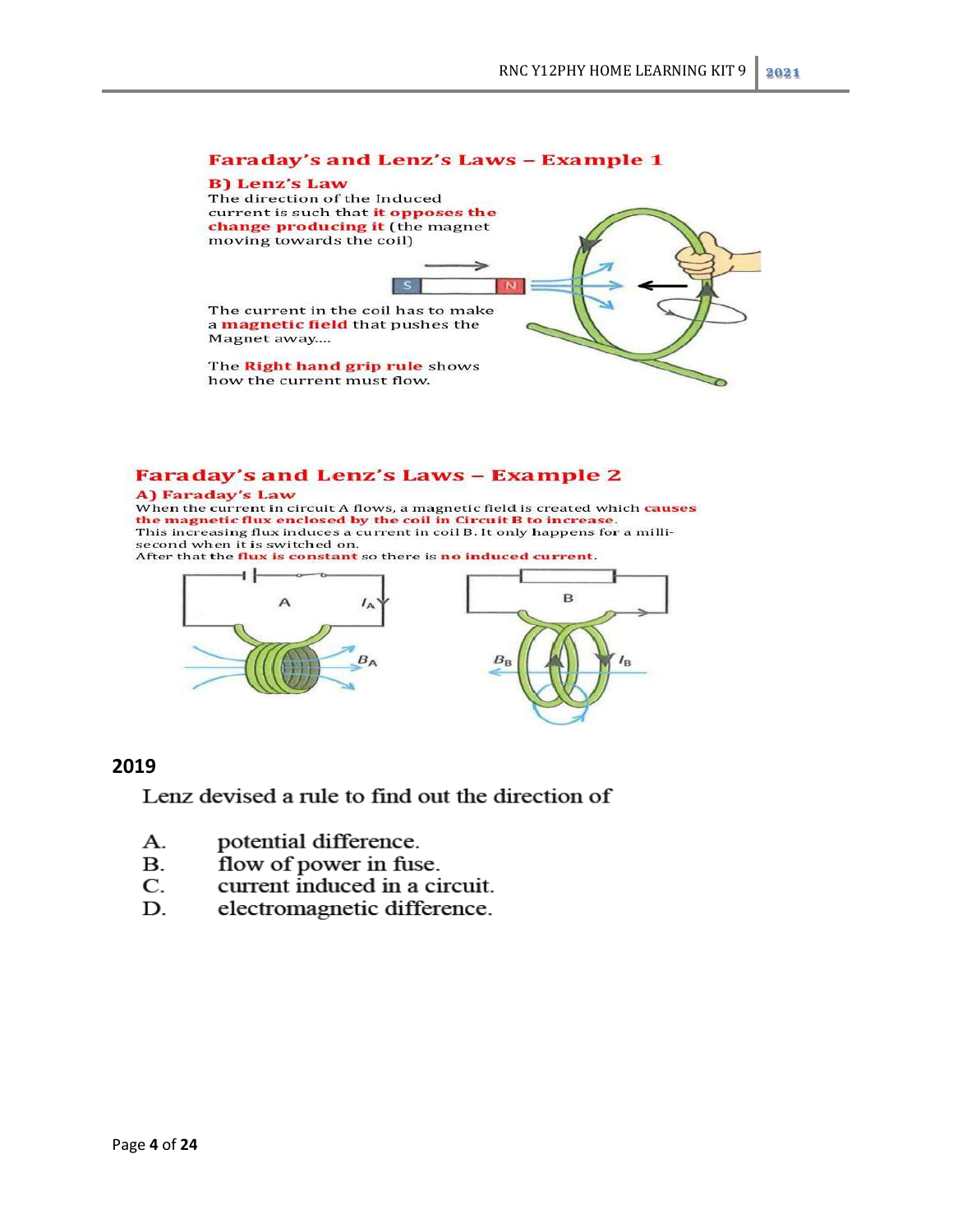The diagram given below shows a bar magnet approaching a solenoid.



- $(i)$ Draw how the current will flow in the solenoid on the diagram given in the Answer Booklet.  $(1 mark)$
- Label on the same diagram given in part (i) in the Answer Booklet, what  $(ii)$ poles will be induced on the ends of the solenoid.  $(1 mark)$

### **2017**

Law states that the direction of an induced current is always such as to The oppose the change in the magnetic field that produces it.

- A. Ohm's
- В. Lenz's
- C. Hooke's
- D. Newton's

### **2015**

The diagram below shows a bar of magnet being moved toward a solenoid. What pole will be induced on the side closest to the magnet?

| A       | East         |        |            |
|---------|--------------|--------|------------|
| В       | South        | $\sim$ |            |
| r<br>ı. | <b>North</b> |        |            |
| D       | West         |        | Bar magnet |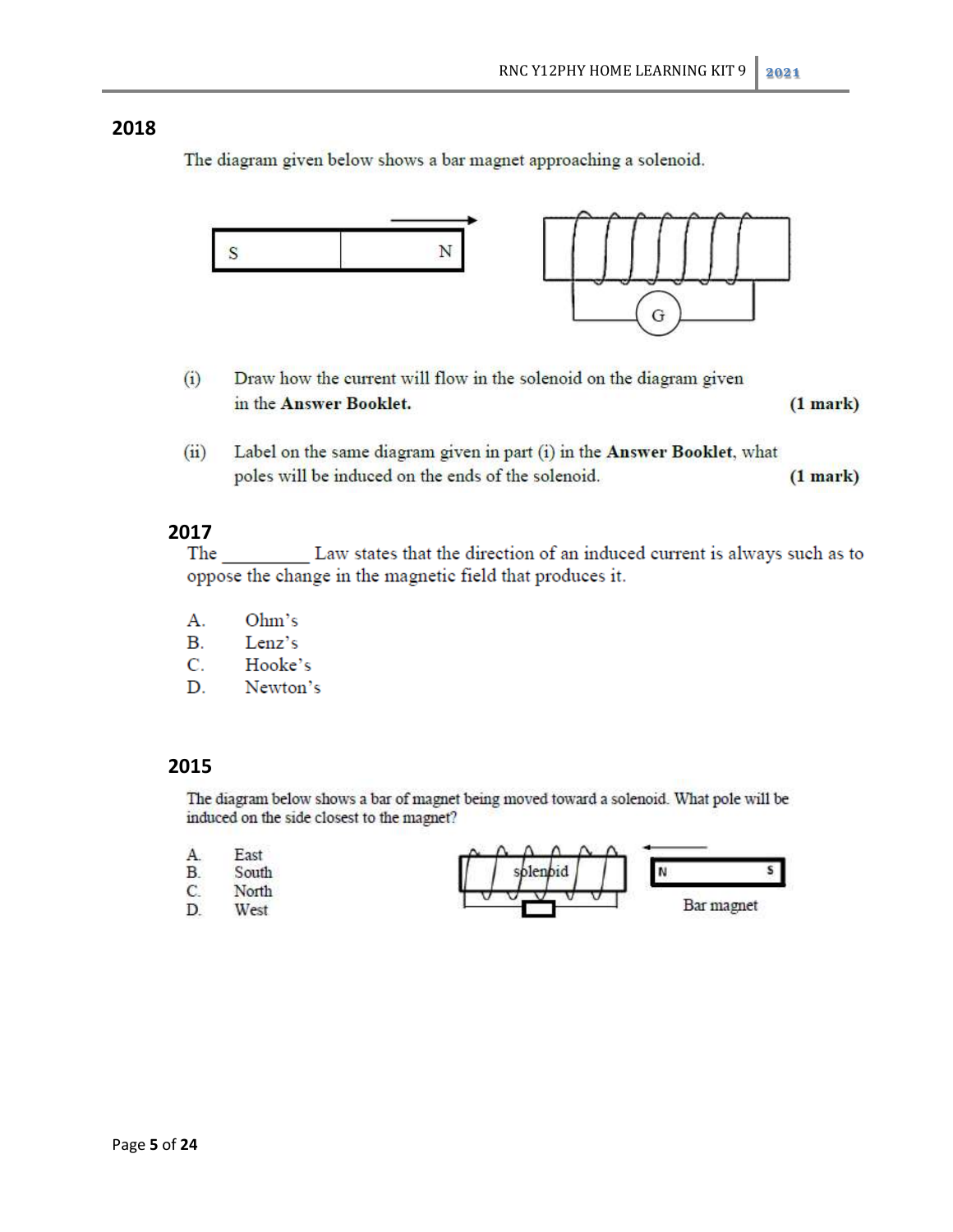# **LESSON 106 LO: solve problems dealing with an ideal transformer.**

# **TRANSFORMERS**

$$
\frac{V_p}{V_s} = \frac{N_p}{N_s} = \frac{I_s}{I_p}
$$

- Is an electrical device that uses the principle of induction between the primary coil and the secondary to either 'step up' or 'step down' the voltage.
- Works only on AC.
- A **step up transformers** results in an increased voltage while a **step down transformer**  results in a decreased voltage



• a useful property of the transformer is the ability to transform voltage and current levels according to a simple ratio determined by the ratio of input and output coils of wire.

$$
\frac{V_P}{V_S} = \frac{N_P}{N_S}
$$

where  $V_P$  = primary voltage,  $V_S$  = secondary voltage,  $N_P$  = number of turns of wire in primary coil and N<sub>S</sub> = number of turns of wire in secondary coil.

**Step down vs Step UP**

 $V_p > V_s$  $V_p$ <sup>< $V_s$ </sup>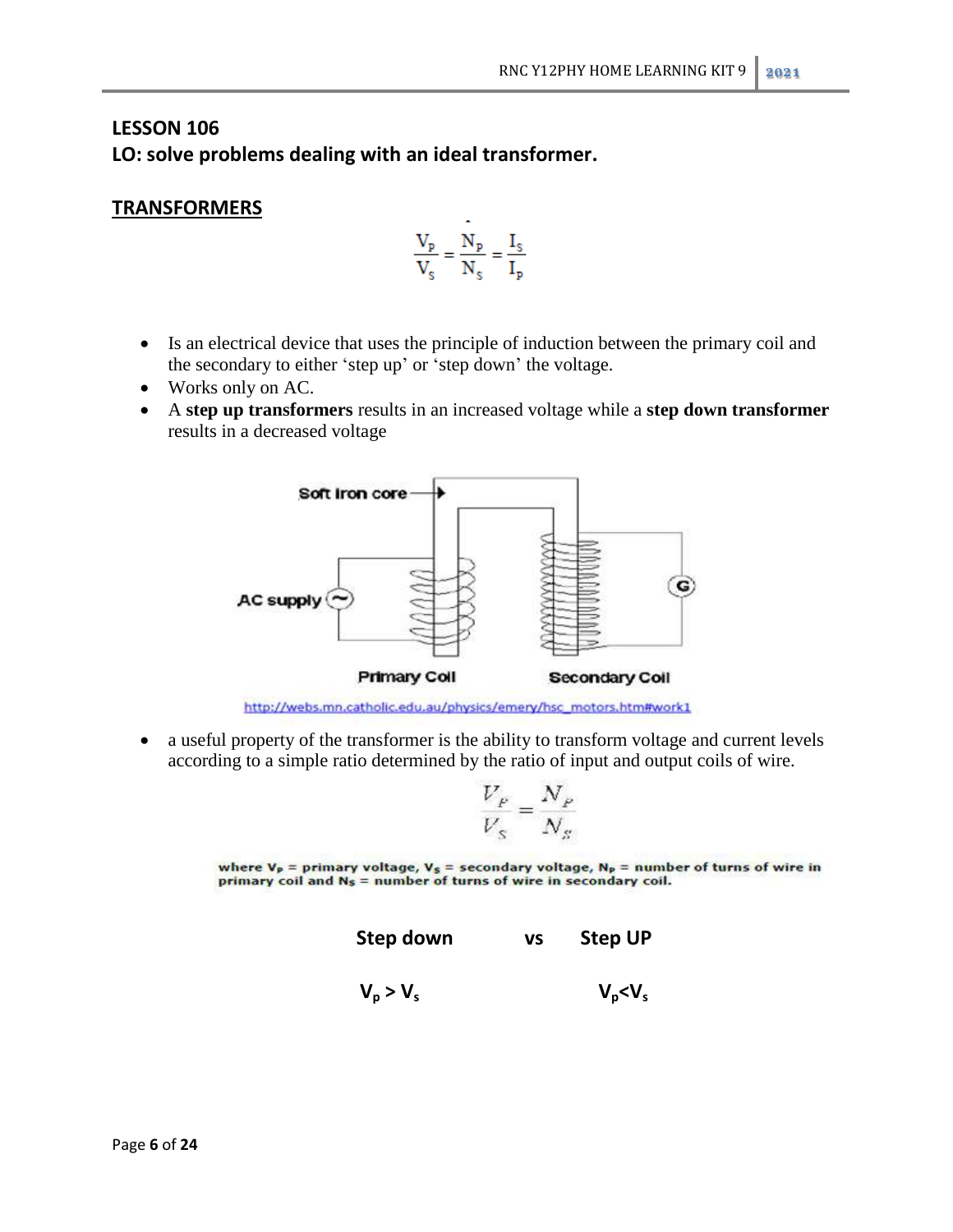





# **function: to increase the voltage in the secondary coil**

-Ideal transformer: is 100 % efficient.

-Efficiency [of any machine]

Is the ratio of receiving-end power to the sending-end power

 $\overline{p}$  $\overline{p}$  $\mathcal{X}$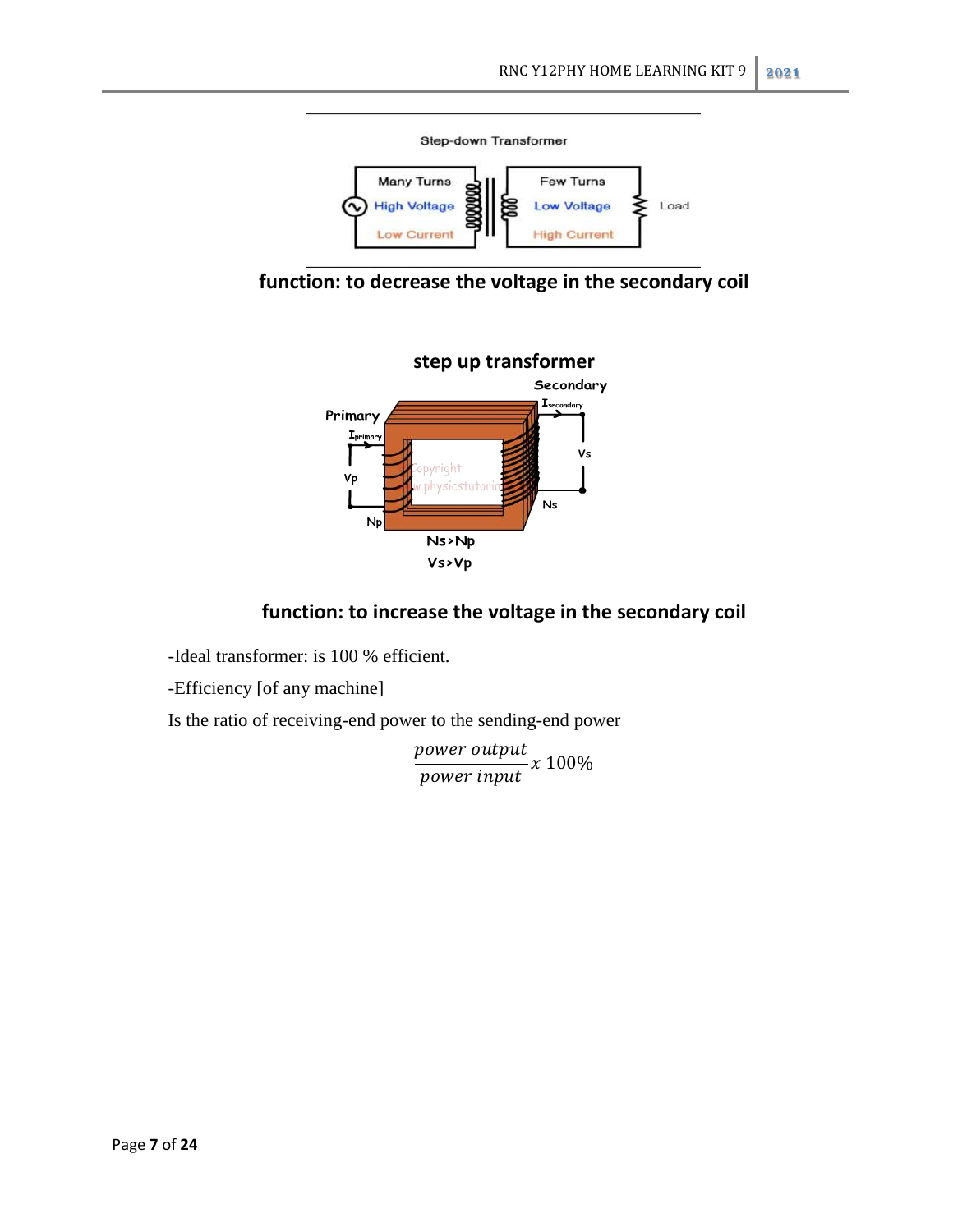#### **Transformer**

**Input And Output Of A Transformer** 

$$
\frac{V_s}{V_p} = \frac{N_s}{N_p}
$$
\n
$$
V_s = output (primary) potential difference
$$
\n
$$
V_s = output (secondary) potential difference
$$
\n
$$
N_s = number of turns in primary coil
$$
\n
$$
N_s = number of turns in secondary coil
$$

#### **Power In A Transformer**

| Ideal Transformer                 | $V_p = input (primary)$ potential difference    | (V) |
|-----------------------------------|-------------------------------------------------|-----|
| $V_p \times I_p = V_s \times I_s$ | $V_s = output (secondary)$ potential difference | (V) |
| Non-ideal transformer             | $I_s = output (secondary)$ current              | (A) |
| Non-ideal transformer             | $V_s I_s \times 100\%$                          | (A) |

**Power Transmission** 

2Steps to find the energy/power loss in the cable

a. Find the current in the cable by the equation  $P=IV$ 

b. Find the Power lost in the cable by the equation  $P = I^2 R$ .

-however problems such as 'Eddy Current" occurs in Transformers.

[Eddy current: currents that circulates within conductors. Major loss of electrical energy

in the form of heat due to friction in the magnetic circuit esp where the core is saturated.

There is magnetic flux leakage]

-Eddy Current can be reduced by using laminating sheets. This will prevent heat loss and increase efficiency.

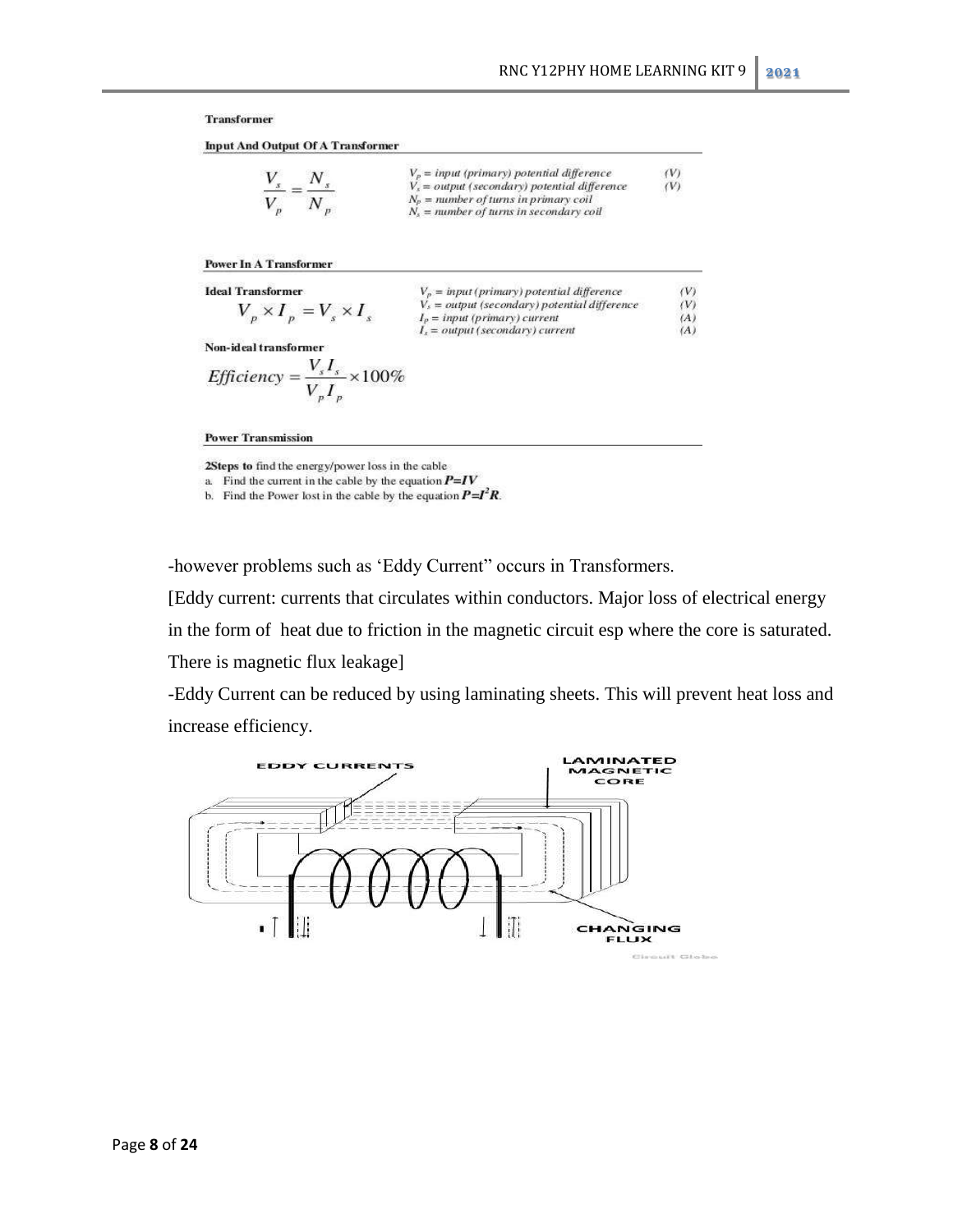$\mathbf{1}$ 

# **Eddy Currents and Eddy Current Losses**

· Solid Iron Core • Laminated Core



**ECE 441** 

# **2019**

A step-up transformer will step up the level of

- voltage. А.
- $\mathbf{B}$ . current.
- $C.$ battery.
- D. frequency.

# **2018**

The transformer for a child monitor has 72 turns in the primary coil and operates from the mains supply of 240 V. It steps down the voltage in the secondary coil to 150 V. Assume the transformer is 100% efficient and produces a power output of 468 W.

| (i)   | Calculate the current in the secondary coil.                                                | $(l$ mark $)$ |
|-------|---------------------------------------------------------------------------------------------|---------------|
| (11)  | Calculate the current in the primary coil.                                                  | $(l$ mark $)$ |
| (111) | Explain how energy conservation operates in an ideal transformer.                           | $(l$ mark $)$ |
| (iv)  | Explain how the power output of the transformer will change if it is not<br>100% efficient. | $(l$ mark $)$ |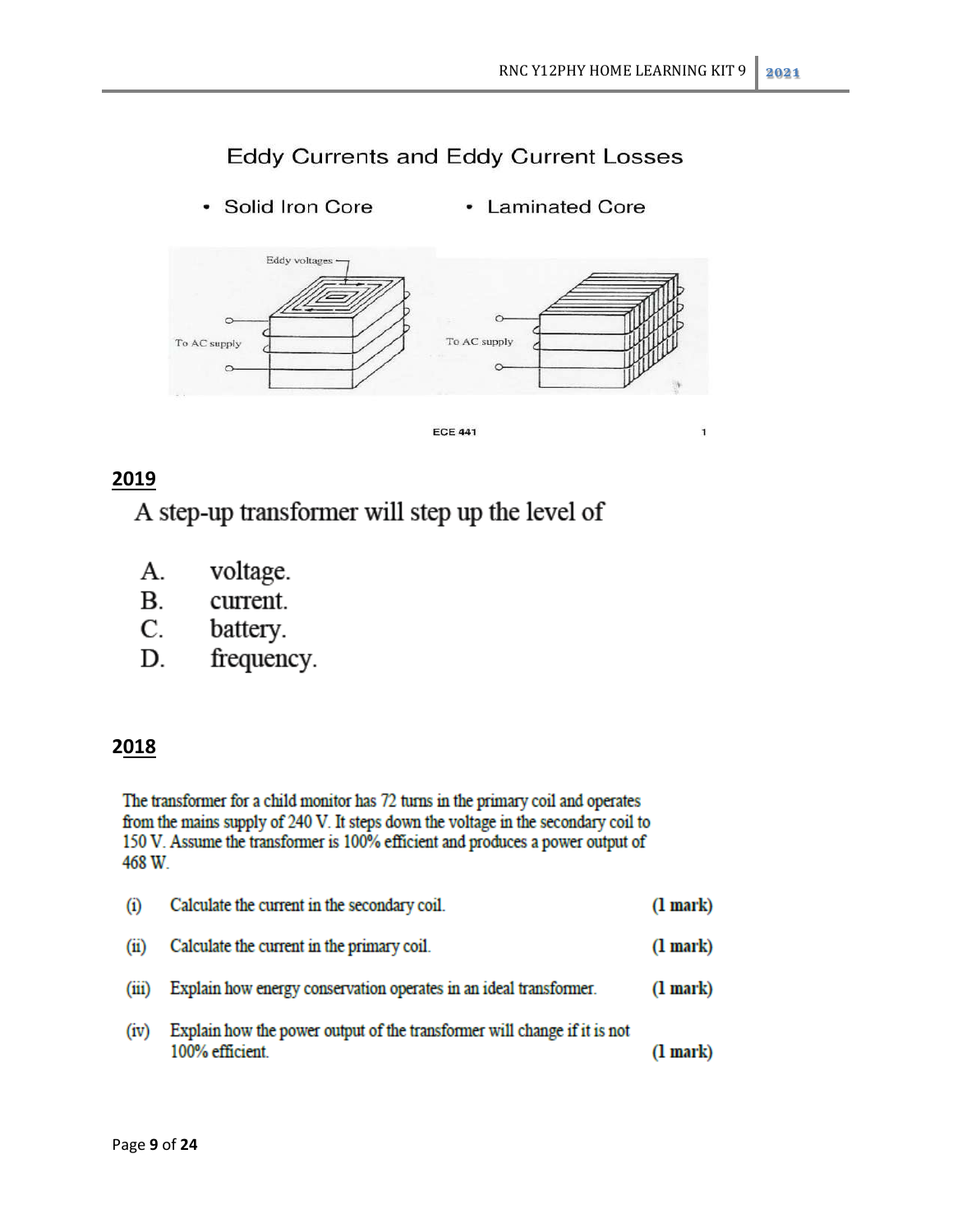The diagram given below shows a transformer.



| (1)   | State with a reason whether it is a step-up or step-down transformer. | (1 mark)      |
|-------|-----------------------------------------------------------------------|---------------|
| (ii)  | Calculate the voltage induced in the secondary coil.                  | $(1$ mark $)$ |
| (iii) | State the purpose of laminating the transformer.                      | $(1$ mark $)$ |

# **L 107-108** Experiment 12: The direction of an induced current in a coil

# **STRAND 7 ATOMIC PHYSICS**

# **S/S: 7.1 RADIOACTIVITY**

# **LESSON 109**

**LO: describe basic nuclear structure and penetrating power of radioactive decay and their effects on matter.** 

# **RUTHERFORDS MODEL OF THE ATOM**

-Alpha particles or [Helium Nuclei] were bombarded into a thin gold foil.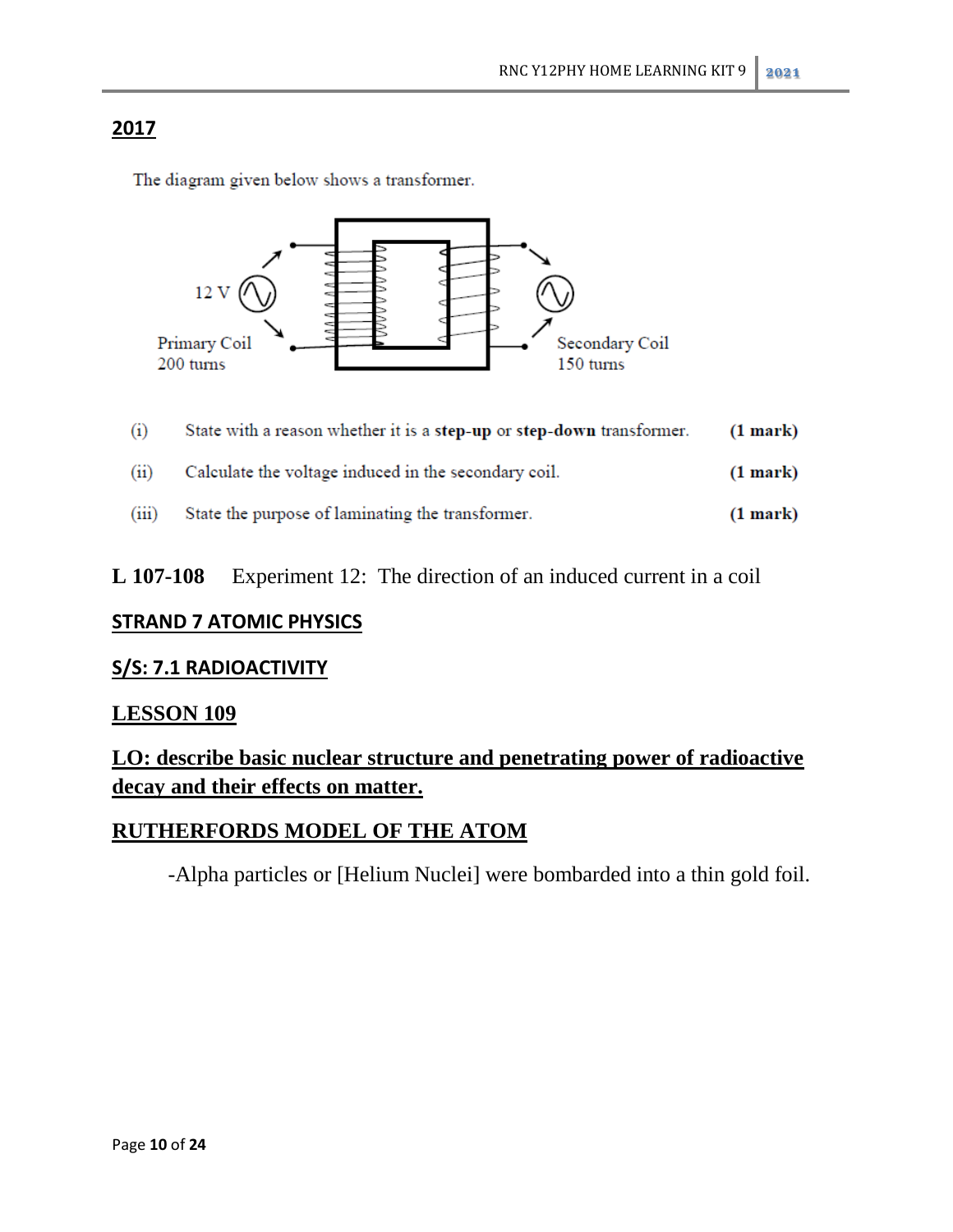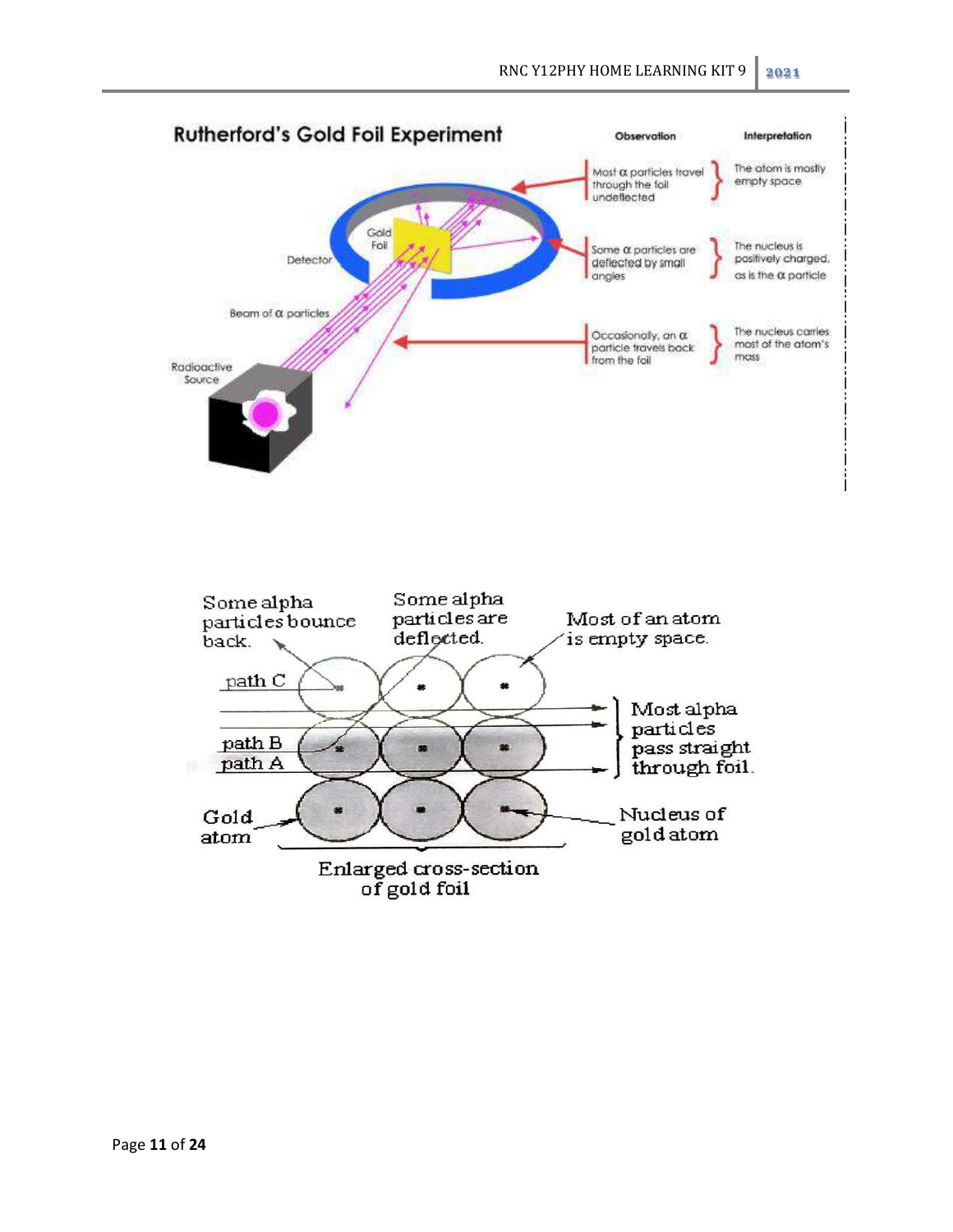| <b>OBSERVATION</b>                                                                  | <b>CONCLUSION/POSTULATES</b>                                                                                           | <b>WEAKNESS/DEFECTS</b>                                                                                                                                                                 |
|-------------------------------------------------------------------------------------|------------------------------------------------------------------------------------------------------------------------|-----------------------------------------------------------------------------------------------------------------------------------------------------------------------------------------|
| -most of the alpha particles<br>passed straight through the<br>gold foil.           | -the atom is mostly empty<br>space.                                                                                    | -atom does not collapse.                                                                                                                                                                |
| -some alpha particles (which<br>are big in size) were deflected<br>by small angles. | -the nucleus is positively<br>charged, as the alpha particle.                                                          | -cannot explain chemical<br>properties of an atom because<br>it does not account for the<br>energy levels./does not say<br>anything about the<br>arrangement of electron in an<br>atom. |
| <b>-very few</b> alpha particles were<br>deflected backwards                        | -the nucleus carries most of the<br>atom's mass. / volume<br>occupied by the central<br>region(nucleus) is very small. | -His model predicts that the<br>atom will emit a continuous<br>spectrum BUT this does not<br>happen.                                                                                    |

#### **RUTHERFORDS MODEL OF ATOM**



# drawback of Rutherford's atomic model.



In the planetary model of atom, the electron should emit energy and spirally fall on the nucleus.

(i) An electron revolving around the mucleus gets accelerated towards the mucleus. An accelerating charged particle must emit radiation and lose energy. Thus, the electron in an atom must continuously emit radiation and lose energy and would slow down and will not be able to withstand the attraction of the micleus. As a result it should follow a spiral path and ultimately fall into micleus

- Electrons that are orbiting accelerate and radiate energy and fall back in the nucleus but this does not happen.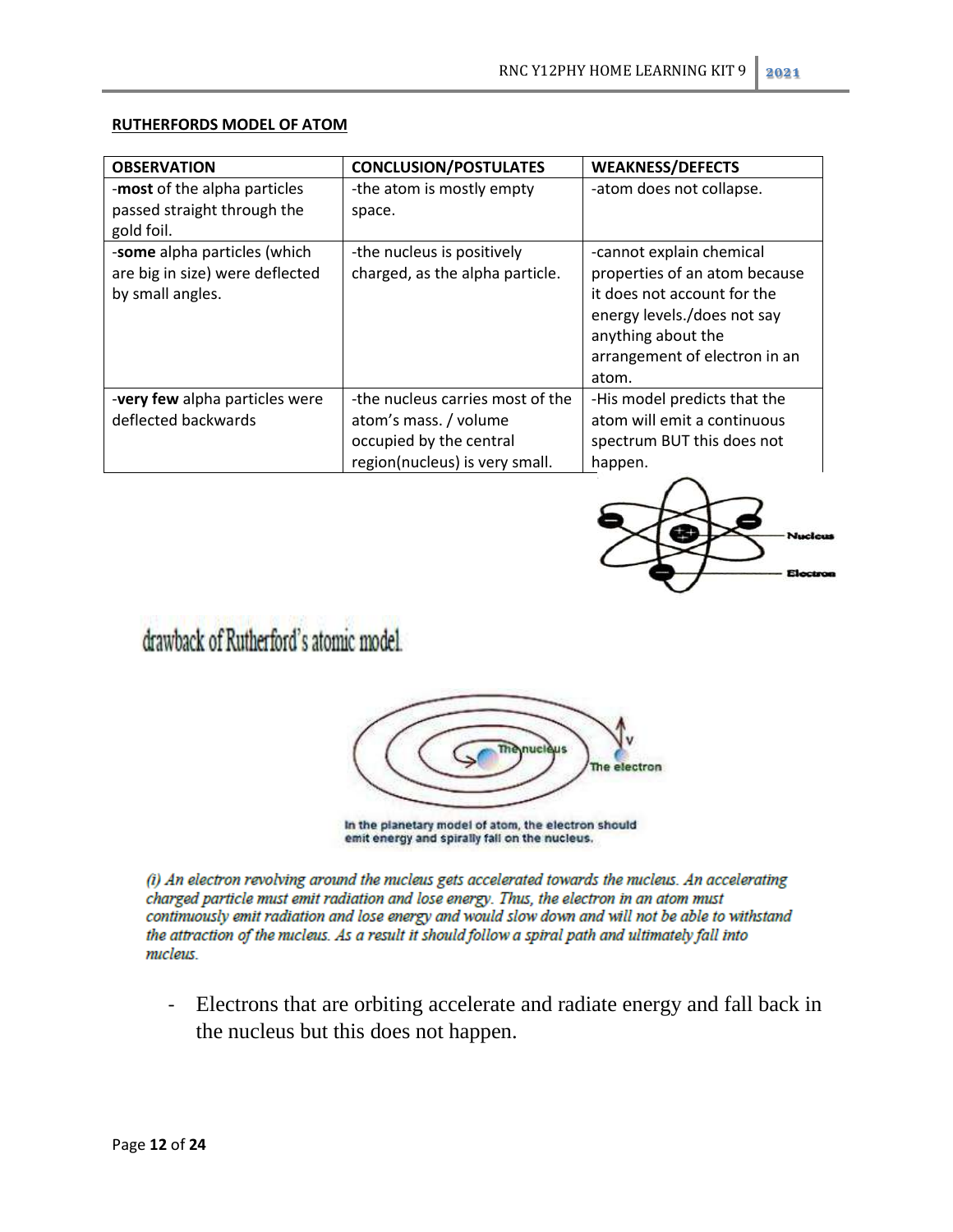- (ii) Rutherford model of atom does not say anything about the arrangement of electron in an atom.
	- It does not explain why atoms emitted contain frequencies of light in the emission spectrum.

# **1. Why did Rutherford use a vacuum?** To avoid collision with air particles

- **2. Why did he use gold foil?** Gold is ductile, malleable, has large nuclei
- **3. Why would Beta particles not work as bullets?** Too light, too easily deflected
- **4. Why would gamma rays not work as bullet?** No mass, too strong.

### Note:

1. Rutherford used principles of conservation of momentum and energy to postulate his model of atom.

Using the above, he postulated that **The nucleus contains the mass of the atom.**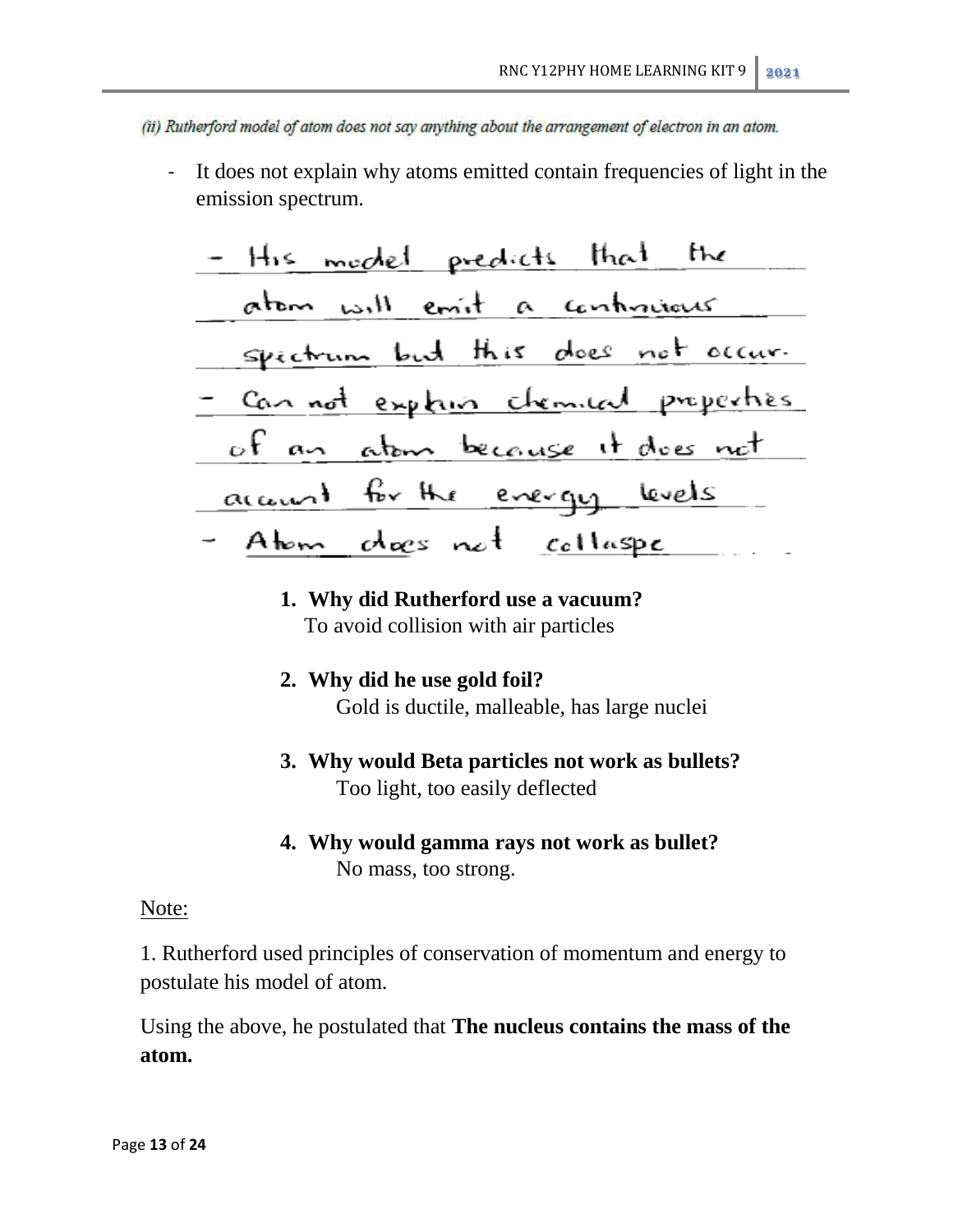# 2**. Rutherfords assumption about the size and mass of nucleus versus the size and mass of atom.**

Mass of the nucleus is approximately the same as atom. (Size of the nucleus is very small compared to the size of the atom.

# 2019

Ernest Rutherford performed an experiment to determine the structure of an atom. The experiment involved firing a beam of alpha particles from a radioactive source towards a thin film of gold foil. The sketch below shows the three observed paths of the alpha particles.



State one observation made in this experiment.

 $(1 mark)$ 

# 2018

State one drawback of Rutherford's atomic model.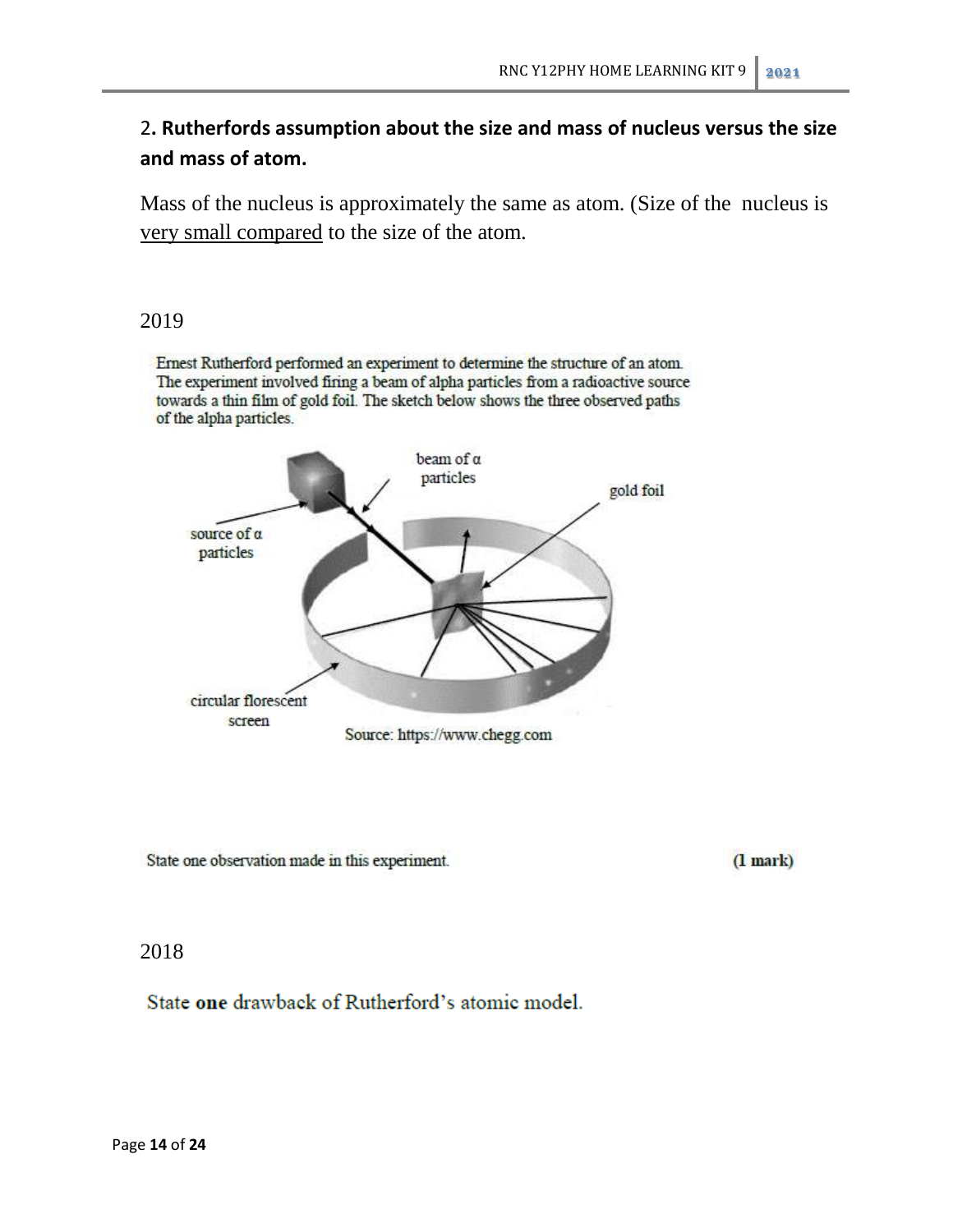Refer to the diagram given below which shows the paths of alpha particles in Rutherford's gold foil experiment to answer Question 19.



Which one of the following labelled paths shows that an atom is mostly an empty space?

- A. P
- $B.$  $\overline{Q}$
- C. R
- D.  $\mathbf{s}$

# **LESSON 110 LO: explain nuclear decay process and interaction of radiation with matter.**

### **ATOMIC NUCLEUS**

- 1. Protons: are positively charged particles.<br>Mass of proton =  $1.67 \times 10^{-27}$  kg
- 2. Neutrons: are neutral charged particles.Neutrons= mass #- atomic #
- 3. Electrons: are negatively charged particles. Electronic mass,  $m = 9.1 \times 10^{-31}$  kg
- 4. Atomic number: Is the number of protons in the nucleus. In a neutral atom, the # of protons  $=$  # of electrons.

Z  $\overline{A}$ 

5. Mass number: # of protons  $+$  # of neutrons.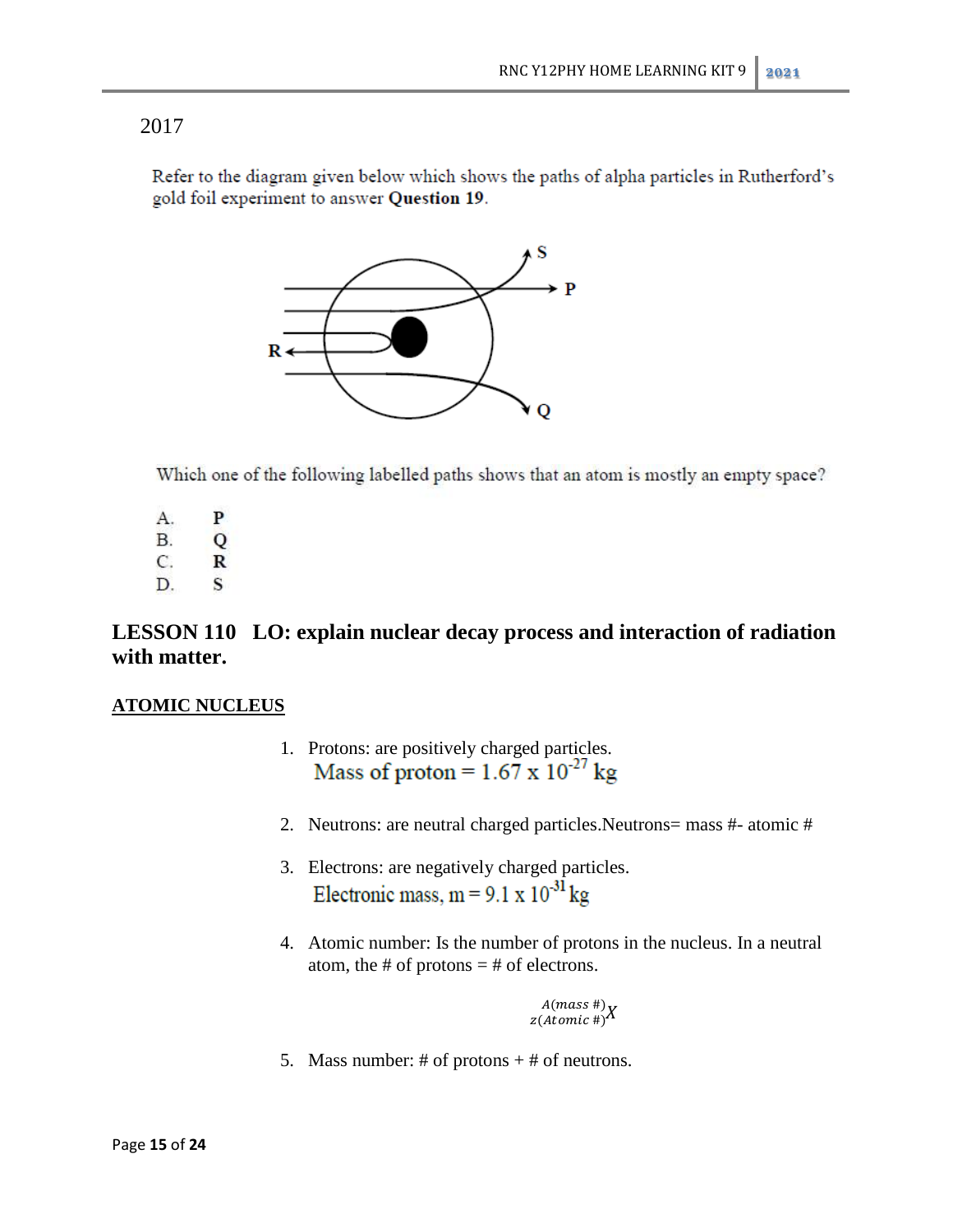6. Isotopes: elements with same atomic # but different mass #.  $^{12}_{6}C$   $^{13}_{6}$  $\frac{35.5}{17}Cl$  37. 88nu 8

### **EXAMPLE**

How many protons, neutrons and electrons does an atom of  $^{235}_{92}U$  have?

p: 92 e: 92 n: mass # - atomic # =  $235 - 92 = 143$ .

### **RADIOACTIVE DECAY**

- Also known as **nuclear decay** or **radio activity**.
- Is the process by which a nucleus of an unstable atom loses energy by emitting ionizing radiation.
- **Geiger Counter:** instrument used for measurement and detection of radioactivity.

# **COMMON CHARACTERISTICS OF RADIO ACTIVE ELEMENTS ARE:**

- 1. They ionise the air through which the radiations are travelling.
- 2. Radiation can affect the physiology of cells. E.g they can destroy the germinating power of seeds, kill bacteria and can be harmful to animals and humans.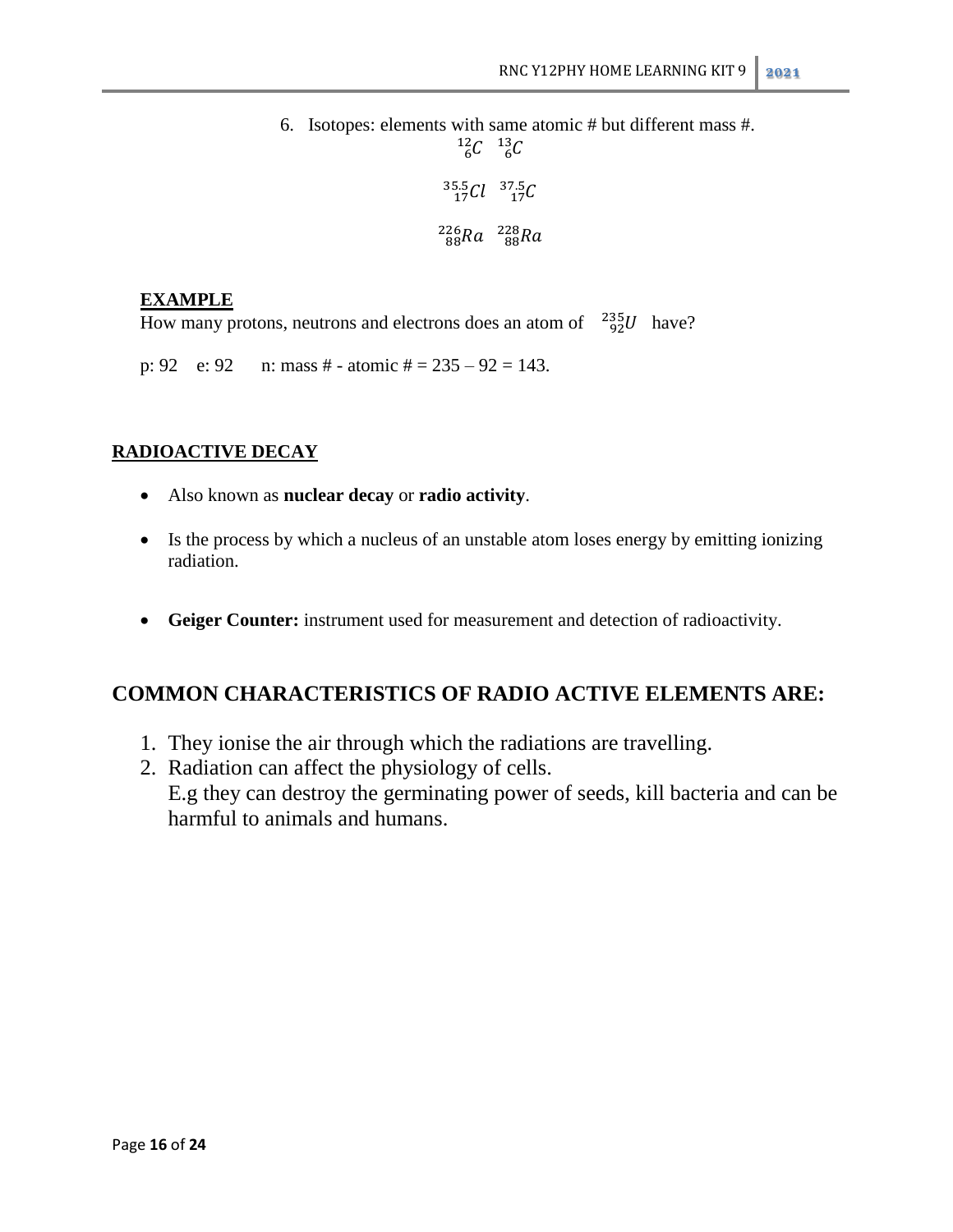# **RADIO ACTIVITY**

There are **3** types of radiation:



### Source : studyphysics.ca

# **1. ALPHA DECAY (α )**

• During an alpha decay a nucleus is able to reach a more stable state by allowing 2 protons and 2 neutrons to leave the nucleus.

$$
^{235}_{92}U \longrightarrow ^{231}_{90}Th + ^{4}_{2}He
$$

- A helium nucleus,( the alpha particle,) of 2 protons and 2 neutrons is emitted at high speed/ kinetic energy from the nucleus.
- deflected as **positive** particles in a magnetic field.
- Cannot penetrate human skin however hazardous if ingested.
- Can only travel 1 inch through air.
- Penetrating power is not very good (10% of speed of light) hence can be stopped by a single of paper.

Example : The iridium-168 isotope is known to go through alpha decays. Write out a decay equation that shows this process.

Solution

$$
^{168}_{77}\text{Ir} \rightarrow ^{4}_{2}\text{\alpha} + ^{164}_{75}\text{Re}
$$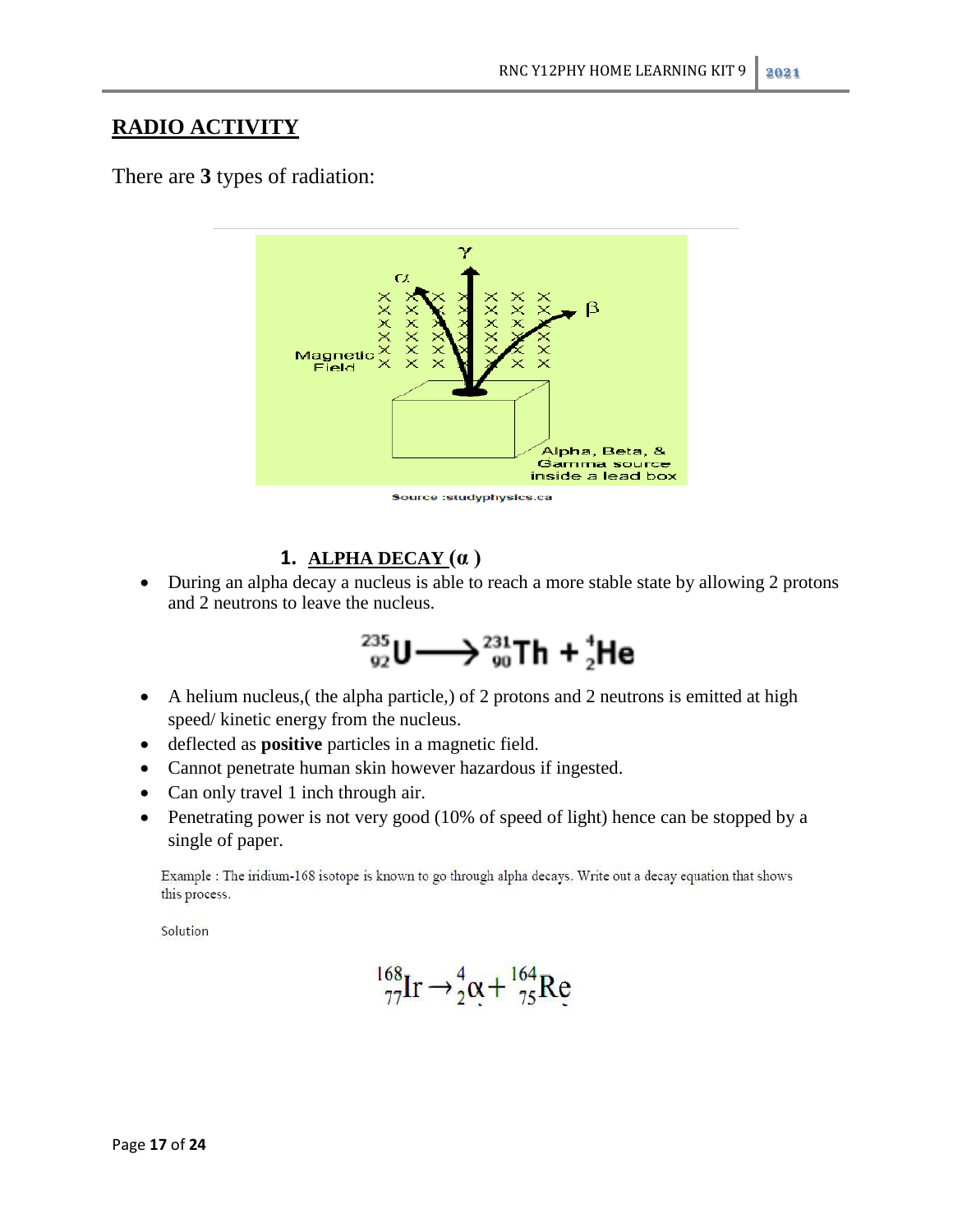# **2. BETA DECAY (β )**

- deflected as the **negative** particle in a magnetic field.
- Can pass through about 3mm of aluminium.
- It can be positive (positron)  $\frac{0}{1}$
- It can be negative (electron)  $\frac{0}{11}$
- Travels with speed of 90% of the speed of light.
- The neutron becomes a proton (which stays in the nucleus) and an electron that goes out ( the beta particle)

$$
{}^{14}_{6}C \longrightarrow {}^{14}_{7}N + {}^{0}_{-1}e
$$

Example:

Potassium-40 is known to go through beta positive decays. Write out the decay equation for this decay.

$$
{}_{19}^{40}K \rightarrow {}_{1}^{0}\beta + {}_{18}^{40}Ar
$$

# **3. GAMMA DECAY (γ )**

- not deflected in a magnetic field.
- can pass through several cm of LEAD.
- Does not involve any change in the atomic (proton) number or mass number. [ **no mass, no charge**]

Example:

The argon-40 that was produced in Example 4 is in an excited state, so it releases a burst of gamma radiation. Write the equation for this.

Solution

$$
^{40}_{18}Ar \rightarrow \gamma + ^{40}_{18}Ar
$$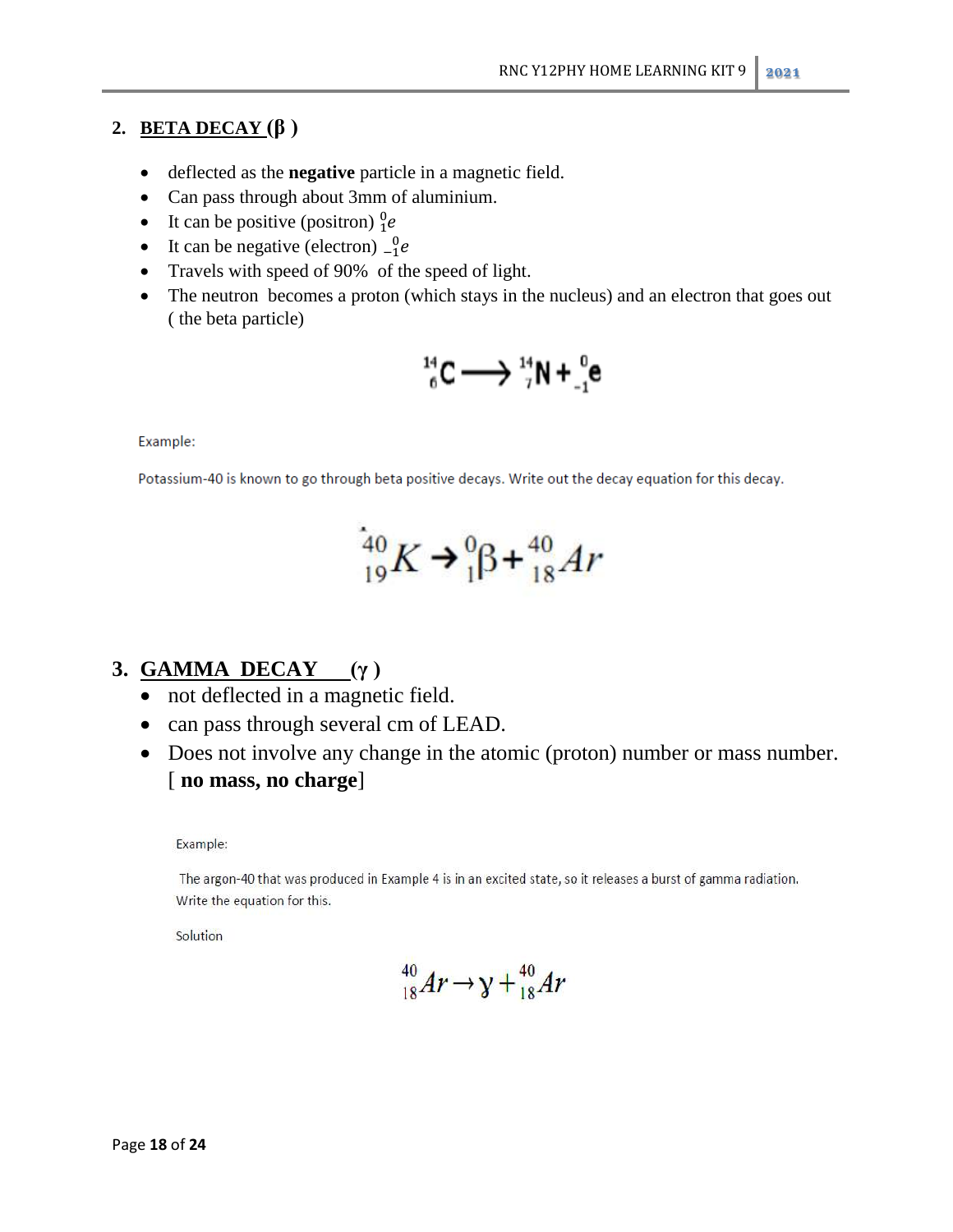Order of penetrating power γ (highest) > β > α (lowest)

Order of ionizing power α (highest) > β > γ (lowest)



### **note:**

1. Nuclear Reaction: changes in the nucleus of the atom. The energy released Is called nuclear energy.

2. Nuclear fusion: nuclei of two atoms fuse together to form a heavier nucleus.

3.Nuclear fission: the unstable atom splits into stable atom.

- 4. Binding energy: amount of energy which must be supplied to separate the nucleus into individual nucleons.
- 5. In nuclear reaction- these following quantities must remain constant.
	- a. mass number
	- b. atomic number
	- c. momentum
	- d. mass energy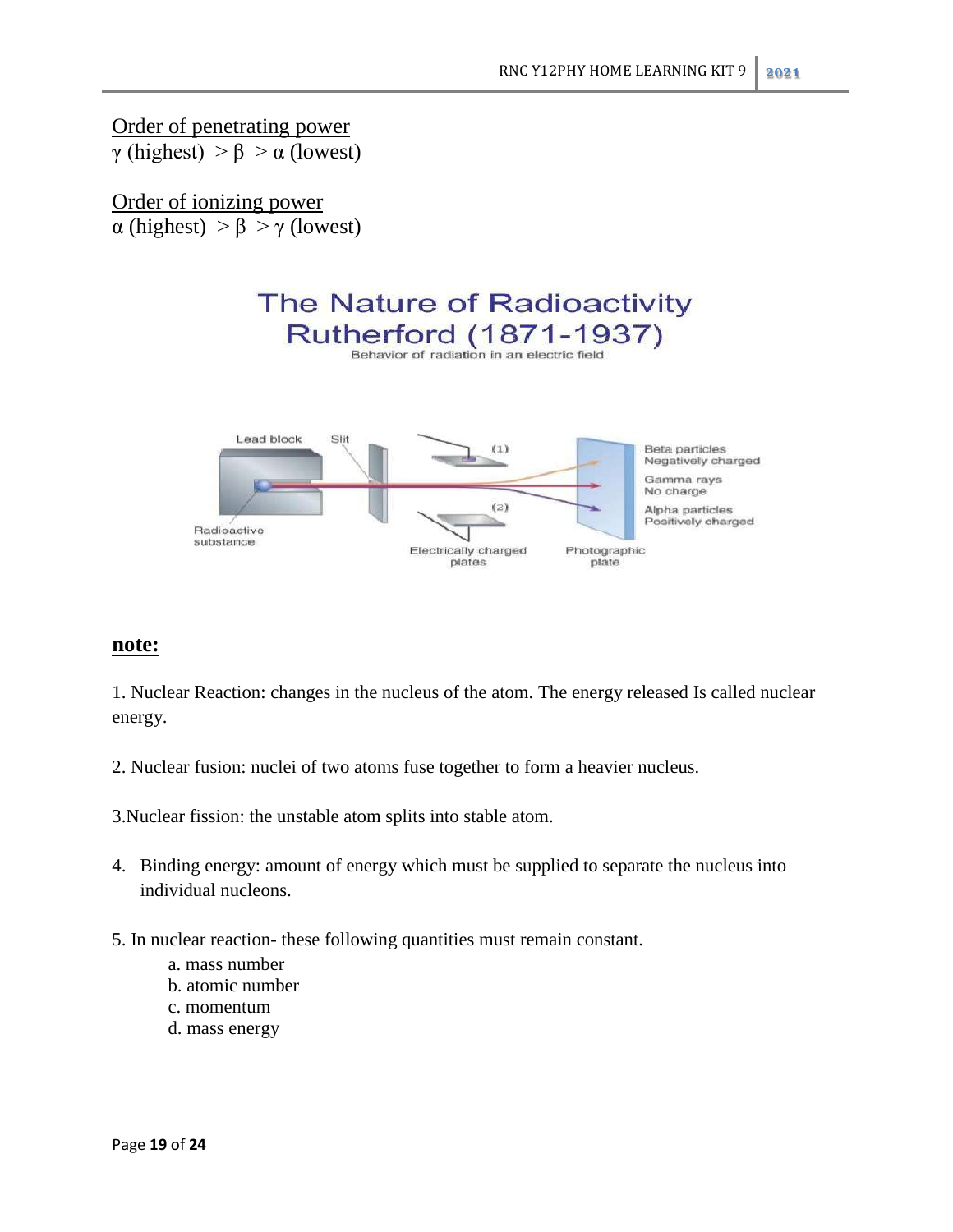# **LESSON 111 LO: solve problems involving radioactive decay.**

# **HALF LIFE**

- Time taken for half of the radioactive element to decay. or
- Is the time it will take half of the parent atom to trans mutate into something else ( through alpha or beta decay)



$$
A=\frac{A_o}{2^n}
$$

 $A<sub>o</sub>$ : amount remaining n: number of half life

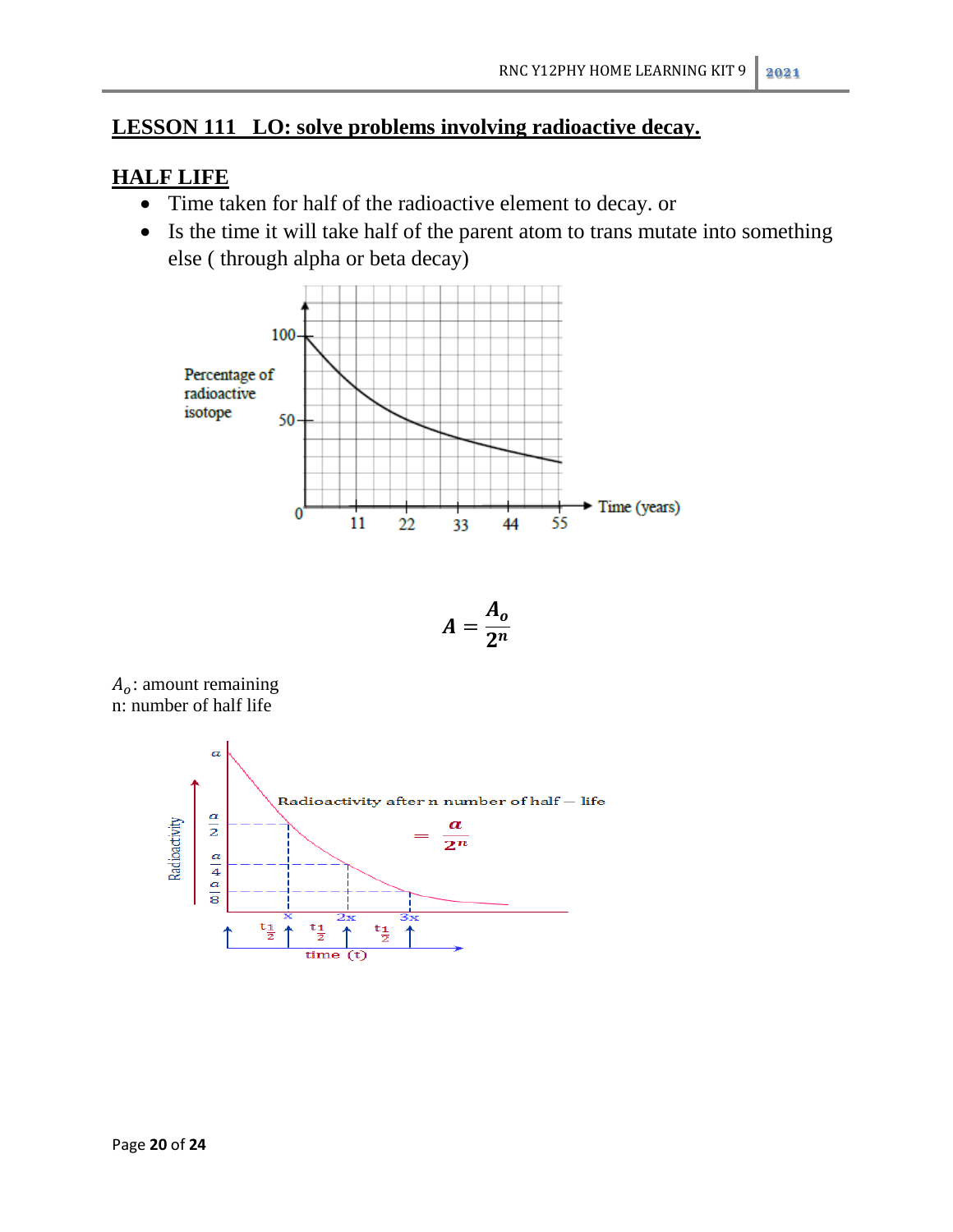

#### Example

Let say you have 100 g of radioactive C-14. The half-life of C-14 is 5730 years.

(a) How many grams are left after one half-life?

50g

(b) How many grams are left after two half-lives?

$$
100
$$
gram  $\xrightarrow{1}$   $50$ gram  $\xrightarrow{2}$   $25$ gram

#### Example

Ex

You have 160 g of an isotope with a half-life of 4 days. How much will be left after 16 days?

You can work this out by saying: 
$$
\frac{16 days}{4 days} = 4
$$
 Half lives  
\n $\frac{160 grams}{4 days} = 4$  Half lives  
\n $\frac{160gram}{4 days} = 4$  Half lives  
\n $\frac{160gram}{400}$   
\n $\frac{160gram}{400}$   
\nGiven below is the decay curve for a  
\nradioactive isotope that emits only  $\beta$ -particles.  
\nUse the graph to find the value of the half-life  
\nthe isotope. The count rate drops from 400 to 200  
\ncounts a minute in 8 minutes, so the half-life is 8

# **2019**

minutes.

A radioactive source has half-life of 60 hours. How many hours will it take to decay to  $\frac{1}{16}$  of its original amount? (2 marks)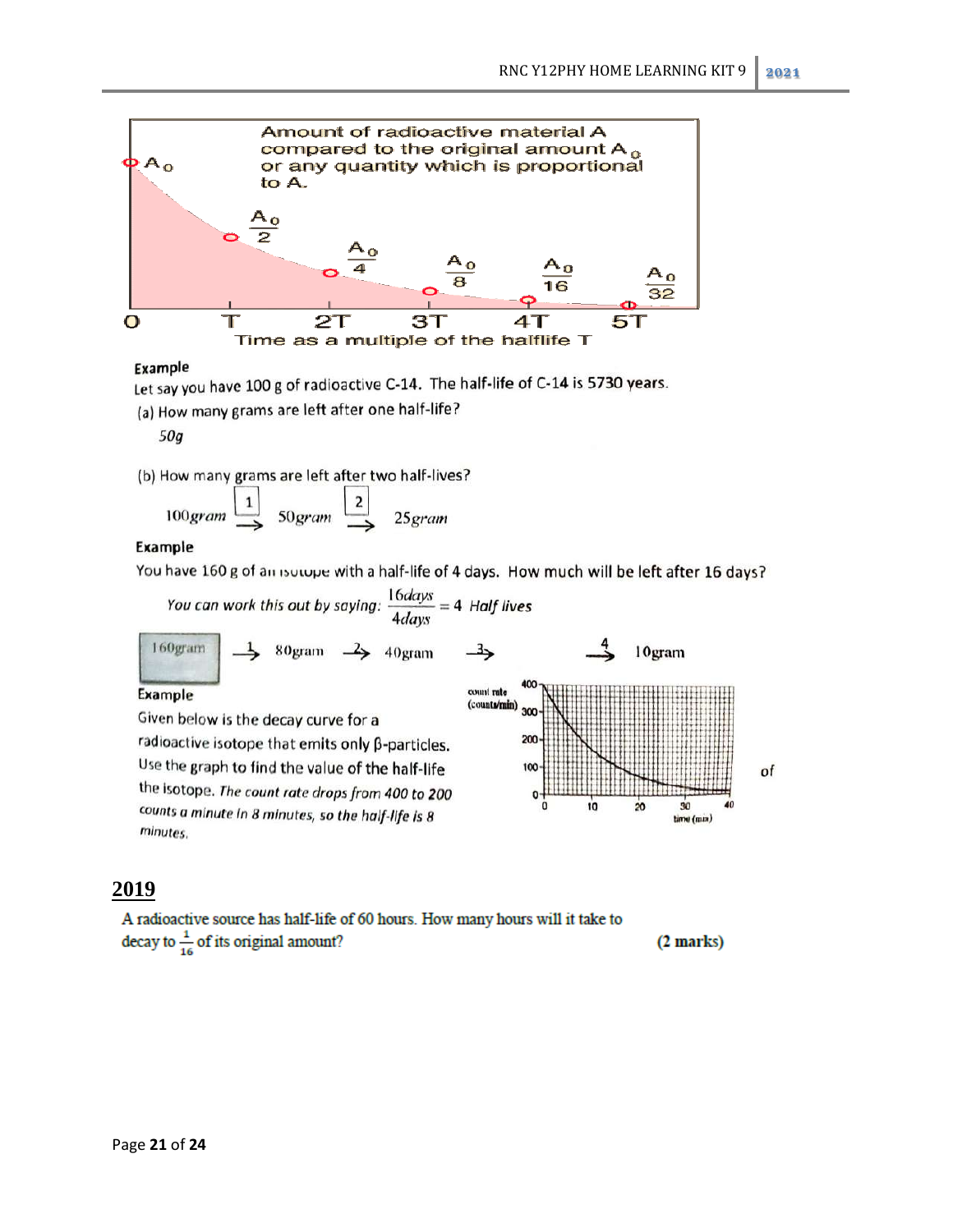During beta decay, an electron is emitted from the nucleus as a β-particle. Which of the following can be used to stop beta particles from travelling in air?

- А. Oil
- В. Lead
- C. Paper
- D. Aluminium

The graph given below shows the decay curve for a radioactive isotope of lead,



 $^{210}_{82}$ Pb, of initial mass 20 mg.

- Calculate the fraction of lead that has decayed after 66 years.  $(ii)$  $(2 marks)$
- Calculate the amount of lead left after 66 years.  $(iii)$  $(1 mark)$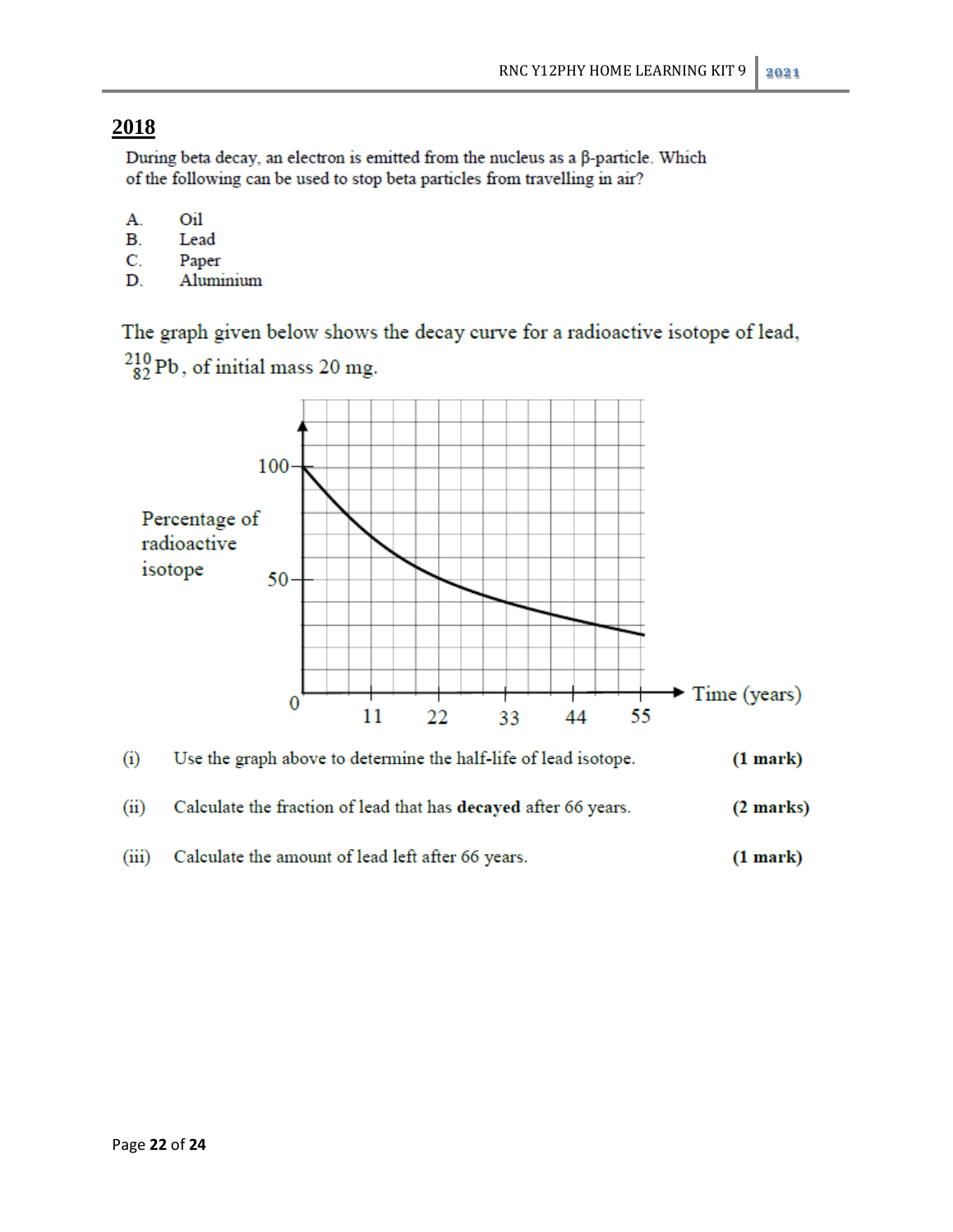# **WORKSHEET 9 QP**

2010<br>The diagram given below shows a bar magnet moving towards a solenoid.



Which of the pairs in the table below indicates the direction of the current through the galvanometer and the direction of the magnetic field produced by this current at location P inside the solenoid?

|    | Direction of the current through the<br>Galvanometer | Direction of the magnetic field at |
|----|------------------------------------------------------|------------------------------------|
| А. | From X to Y                                          | Right                              |
| В. | From X to Y                                          | Left                               |
|    | From Y to X                                          | Right                              |
|    | From Y to X                                          | Left                               |